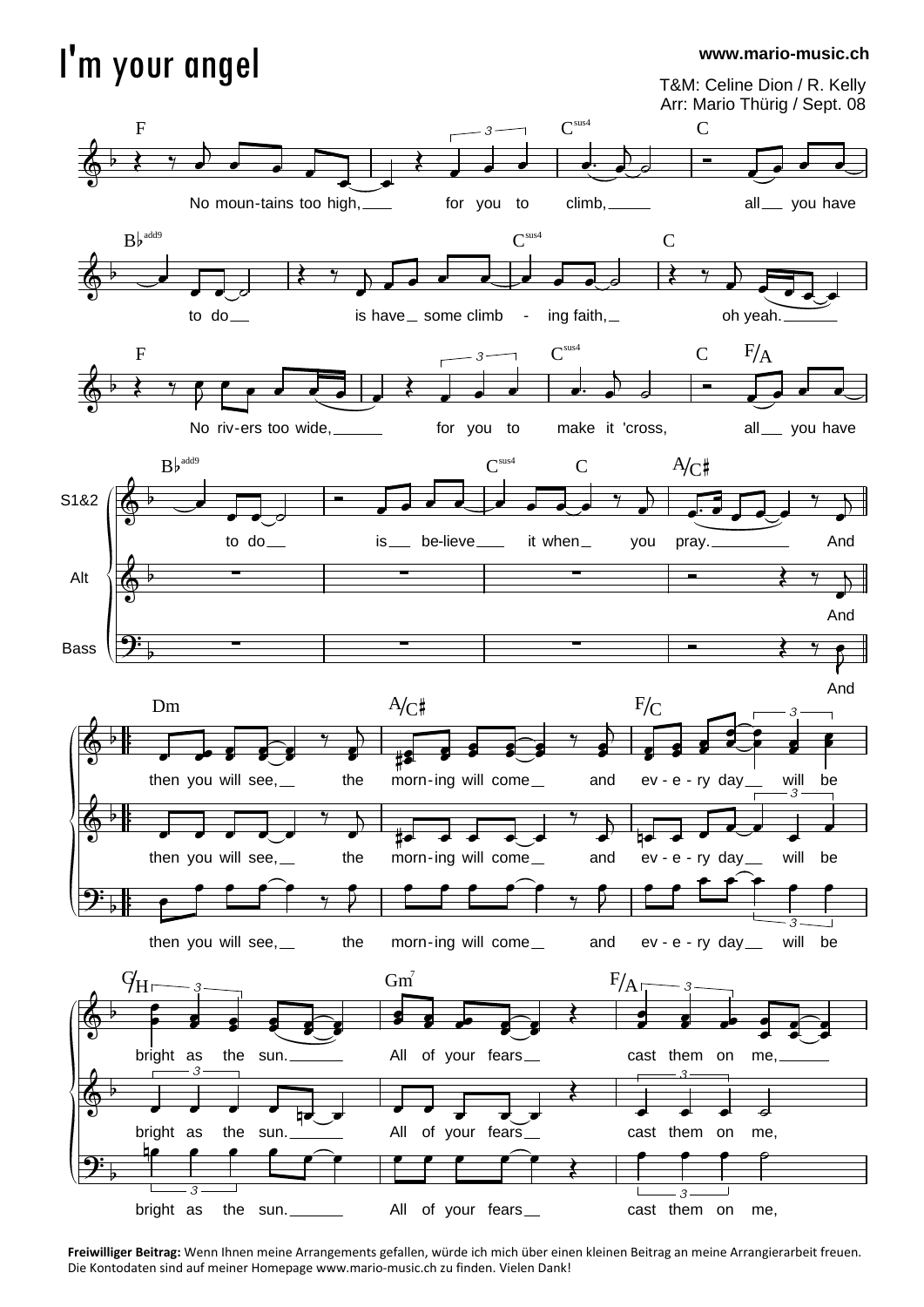I'm your angel - 2

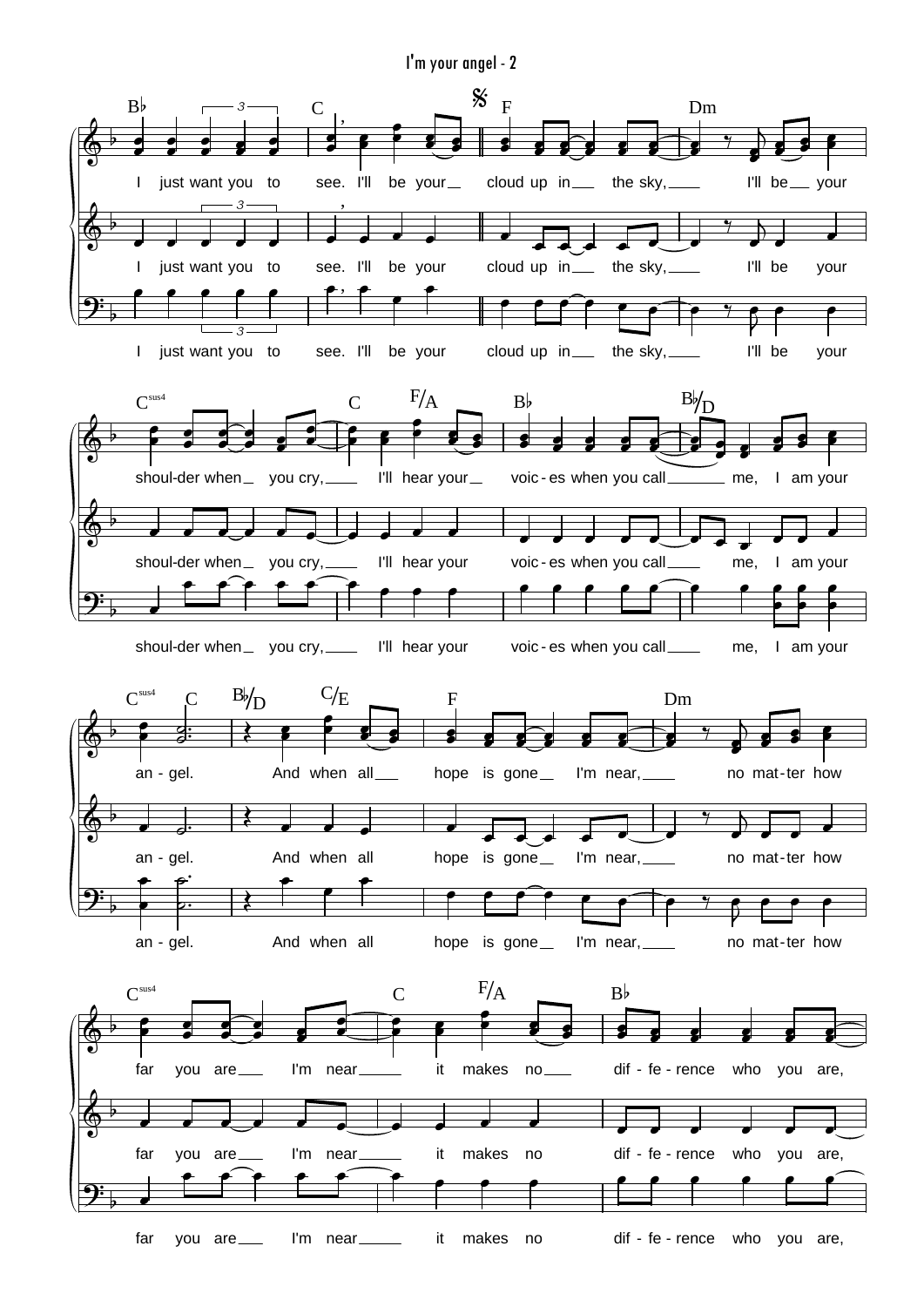I'm your angel - 3